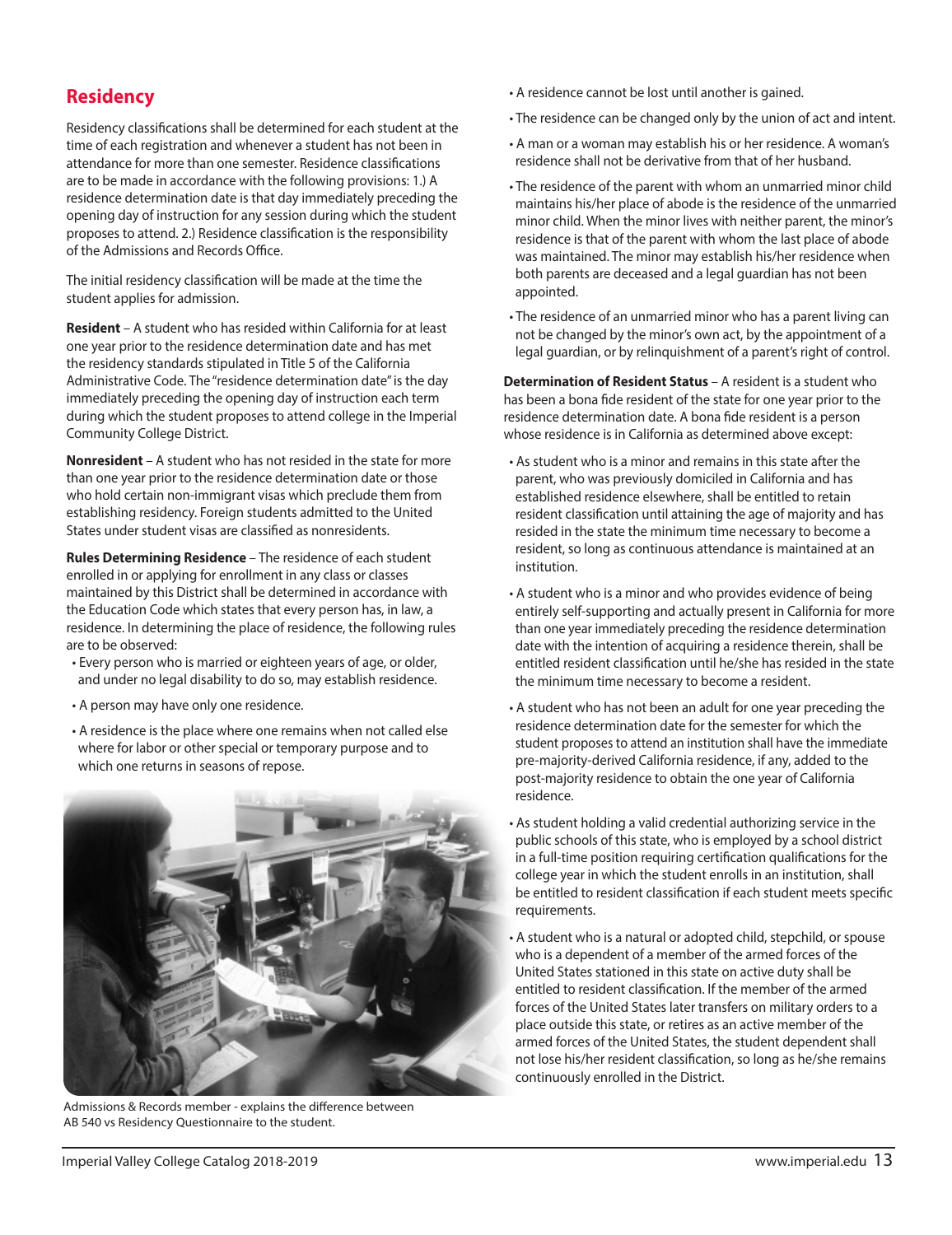- A student who is a member of the armed forces of the United States stationed in this state on active duty, except a member of the Armed Forces assigned for educational purposes to a statesupported institution of higher education, is entitled to resident classification only for the purpose of determining the amount of tuition and fees.
- A veteran who was discharged or released from at least 90 days of active duty service less than three years before the date of enrollment in a course commencing on or after July 1, 2015, and his/her dependents, regardless of the veteran's state of residence is entitled to resident classification.
- A student who is a minor and resides with his or her parent in a district or territory not in a district shall be entitled to resident classification, provided that the parent has been domiciled in California for more than one year prior to the residence determination date for the semester, quarter or term for which the student proposes to attend.
- A student who is a Native American is entitled to resident classification for attendance at a community college if the student is also attending a school administered by the Bureau of Indian Affairs located within the community college district.
- A student who is a federal civil service employee and his or her natural or adopted dependent children are entitled to resident classification if the parent has moved to this state as a result of a military mission realignment action that involves the relocation of at least 100 employees.
- A student who resides in California and is 19 years of age or under at the time of enrollment, who is currently a dependent or ward of the state through California's child welfare system, or was served by California's child welfare system and is no longer being served either due to emancipation or aging out of the system, may be entitled to resident classification until he/she has resided in the state the minimum time necessary to become a resident.
- A student who lives with a parent who earns a livelihood primarily by performing agricultural labor for hire in California and other states, and the parent has performed such labor in this state for at least two months per year in each of the two preceding years, and the parent resides in this District and the parent of the student has claimed the student as a dependent on his state or federal personal income tax return if he/she has sufficient income to have personal income tax liability shall be entitled to resident classification.
- A student who demonstrates financial need, has a parent who has been deported or was permitted to depart voluntarily, moved abroad as a result of that deportation or voluntary departure, lived in California immediately before moving abroad, attended a public or private secondary school in the state for three or more years, and upon enrollment, will be in his or her first academic year as a matriculated student in California public higher education, will be living in California, and will file an affidavit with the District stating that he or she intends to establish residency in California as soon as possible.

**Right to Appeal** – Students who have been classified as non-residents have the right to a review of their classification (Title 5 Section 54010 (a)). Any student, following a final decision of residence classification by the Director of Admissions & Records, may make written appeal to the Admissions and Records Office within 30 calendar days of notification of final decision by the college regarding classification.

**Appeal Procedure** – The appeal is to be submitted to the Admissions and Records Office which must forward it to the Chief Student Services Officer within five working days of receipt. Copies of the original application for admission, the residency questionnaire, and evidence or documentation provided by the student, with a cover statement indicating upon what basis the residence classification decision was made, must be forwarded with the appeal.

The Chief Student Services Officer shall review all the records and have the right to request additional information from either the student or the Admissions Office.

Within 30 calendar days of receipt, the Chief Student Services Officer shall send a written determination to the student. The determination shall state specific facts on which the appeal decision was made.

**Reclassification** – A student previously classified as a non-resident may be reclassified as of any residence determination date. A residence determination date is that day immediately preceding the opening day of instruction for any session during which the student proposes to attend. Petitions are to be submitted to the Admissions and Records Office. Petitions must be submitted prior to the semester for which reclassification is to be effective. Extenuating circumstances may be considered in cases where a student has failed to petition for reclassification prior to the residency determination date. In no case, however may a student receive a non-resident tuition refund after the date of the first census.

Written documentation may be required of the student in support of the reclassification request.

A questionnaire to determine financial independence must be submitted with the petition for reclassification.

A student shall be considered financially independent for purposes of residence reclassification if the applicant meets all of the following requirements (Ed Code 68044 and Title 5, Section 54032):

- Has not and will not be claimed as an exemption for state and federal tax purposes by his/her parent in the calendar year prior to the year the reclassification application is made;
- Has not and will not receive more than seven hundred fifty dollars (\$750) per year in financial assistance from his or her parent, in the calendar year the reclassification application is made and in any of the three calendar years prior to the reclassification application, and
- Has not lived and will not live for more than six weeks in the home of his/her parent during the calendar year the reclassification application is made and in any of the three calendar years prior to the reclassification application.